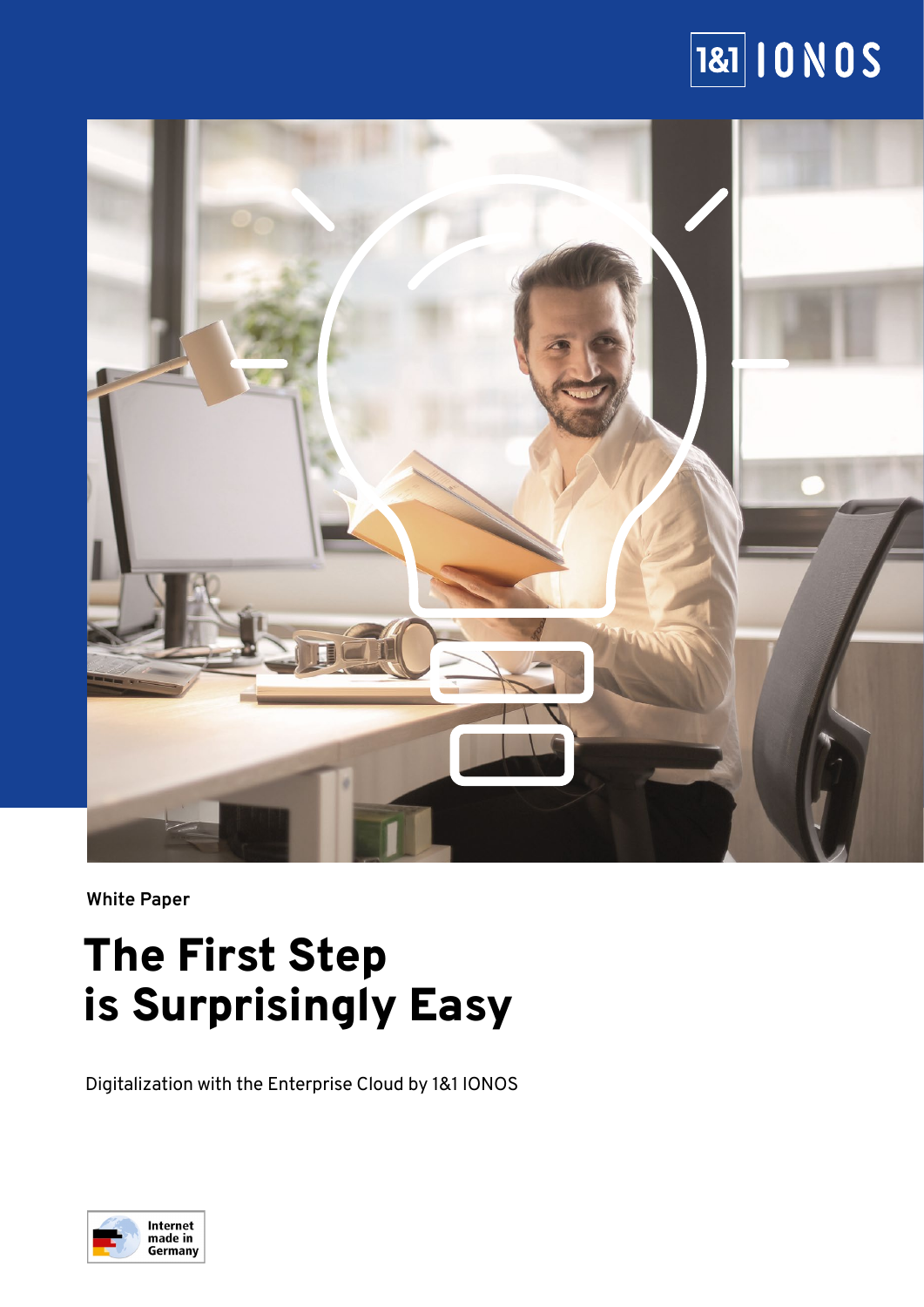

# **Contents**

| What does digitalization mean specifically for companies?_______________________ 3  |  |
|-------------------------------------------------------------------------------------|--|
| What do companies particularly need to pay attention to?_________________________ 4 |  |
|                                                                                     |  |
| Checklist: What must be taken into account in digitalization? ________________8     |  |
|                                                                                     |  |
|                                                                                     |  |
| Summary of advantages of the Enterprise Cloud __________________________________ 12 |  |
|                                                                                     |  |
|                                                                                     |  |
|                                                                                     |  |
|                                                                                     |  |
|                                                                                     |  |
|                                                                                     |  |
|                                                                                     |  |
|                                                                                     |  |
|                                                                                     |  |
|                                                                                     |  |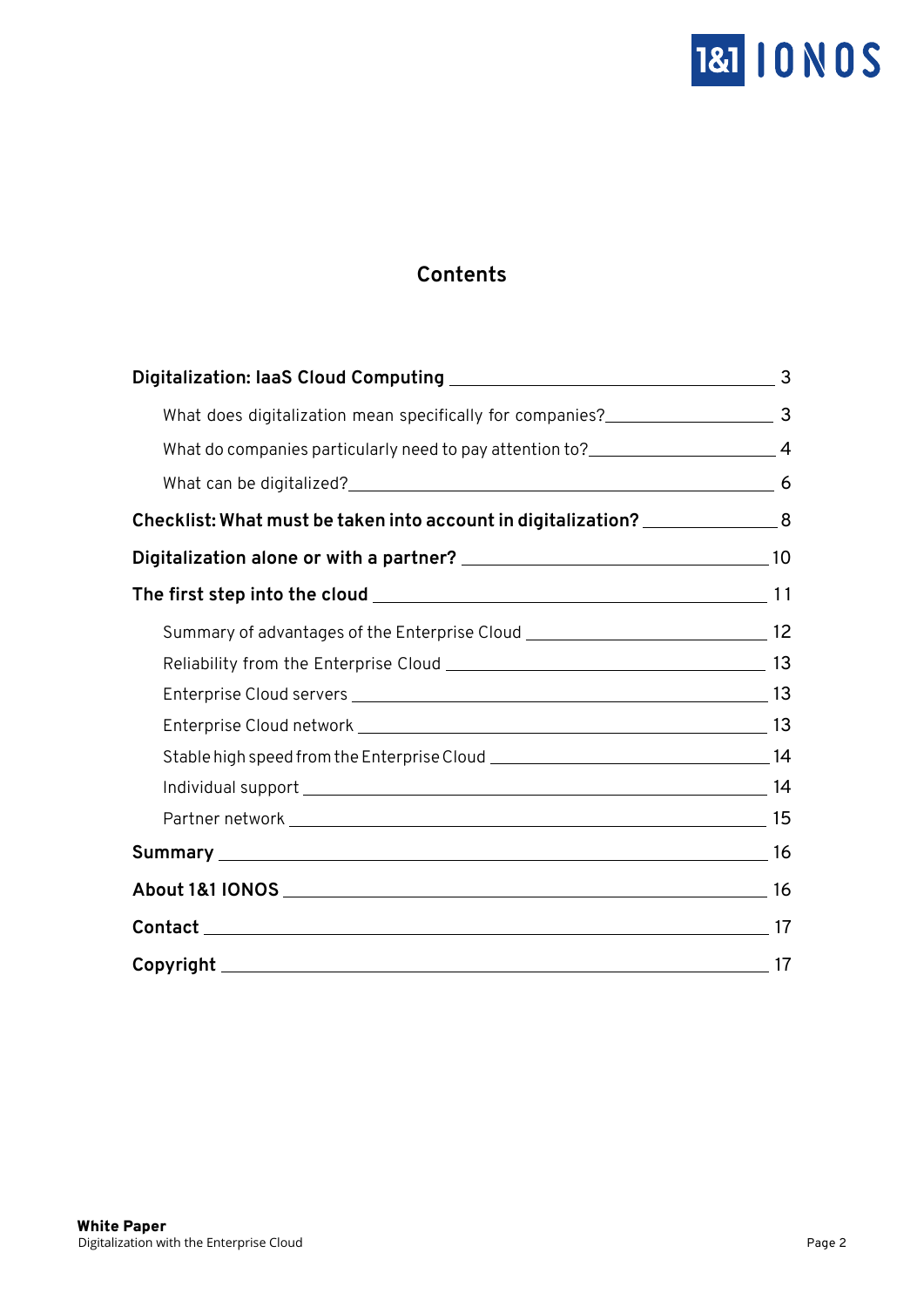

# <span id="page-2-0"></span>**Digitalization: IaaS Cloud Computing**

Everyone is talking about digitalization. The digital transformation of entire industries means huge opportunities for companies in Germany, but also presents them with some challenges. Highly connected, more efficient production and new business models relating to the use and exploitation of the digital data generated open up new possibilities for value creation. At the same time, decisions need to be taken regarding what form the operational approach to digitalization should take, what budgets must be made available and how the volumes of generated data can be processed – keyword: Big Data.

Last but not least, there is the question of technical protection and legally compliant data protection. Technological changes are a fixture of business life, yet at least companies generally used to have time to adjust to them step by step. However, in the age of digital transformation, or indeed digital disruption, it is necessary to respond to the ever-growing pressure to act in ever-shorter time frames.



*There is an increasing trend toward using cloud infrastructures and dedicated data centers while not being too committed to a specific provider.*

## **What does digitalization mean specifically for companies?**

Cloud computing has a key role in digital transformation – market and IT experts broadly agree on this. There is an increasing trend toward using cloud infrastructures and dedicated data centers while not being too committed to a specific provider.

According to the study by Crisp Research, cloud use can be a barometer for digitalization. More than 80 percent of participants said that their company is now heavily influenced by digitalization – almost twice as many as 12 months ago. In short, digitalization is regarded as a particular challenge in the German economy. So what are the objectives of cloud-based digitalization?

• Agility and a faster time-to-market: Digital transformation requires a new type of IT environment. It must be more agile and convert plans into new business models as quickly as possible. The [Boston Consulting Group \(BCG\)](https://www.bcg.com/de-de/d/press/20march2017-agile-unternehmen-152999) sees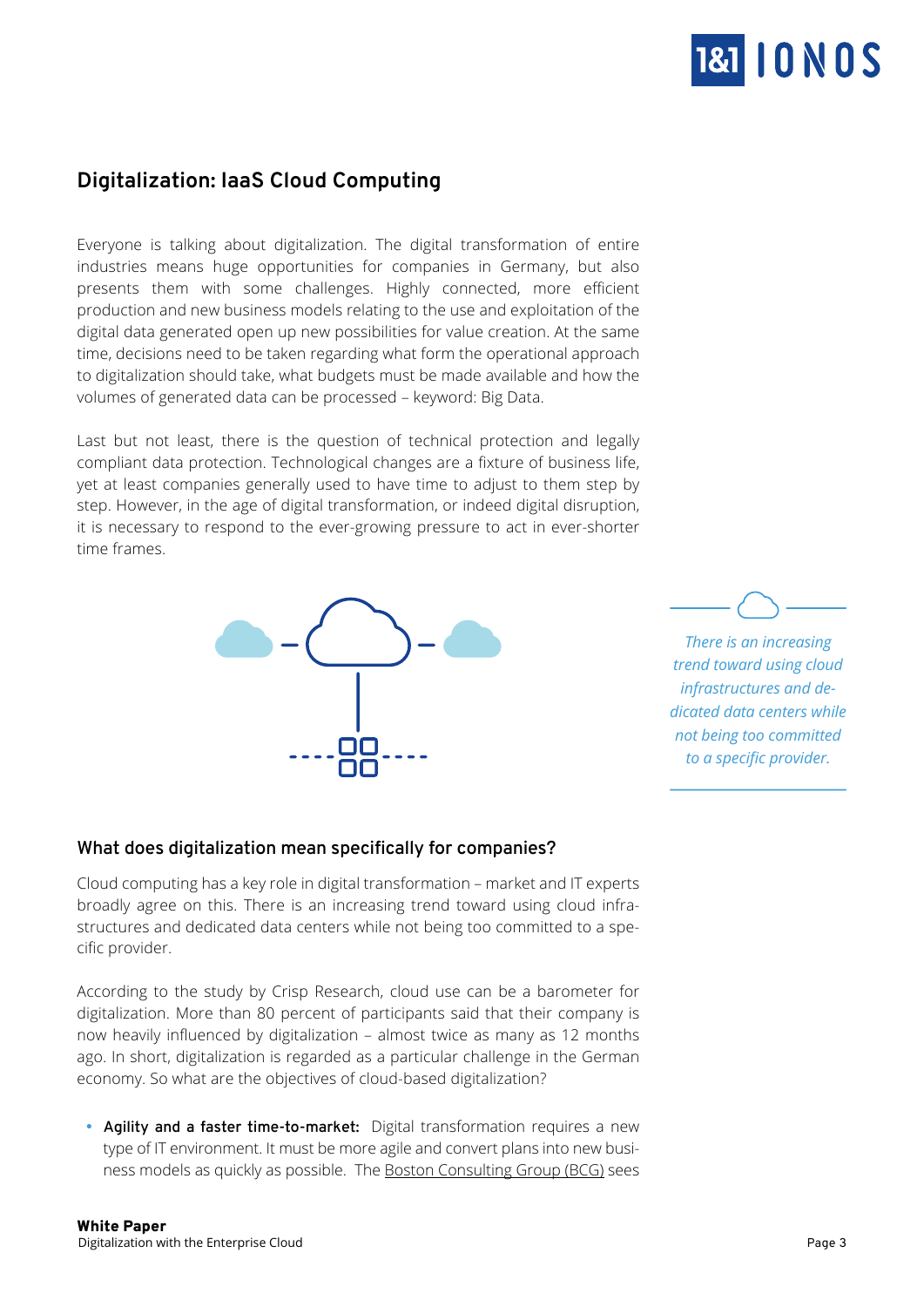

<span id="page-3-0"></span>the high level of complexity of conventional IT environments as a cause of insufficient agility and excessively slow response times.

- Cost control: Expenses that tie up liquidity, e.g. maintenance, are eliminated, and only the actual costs of operation remain.
- **Flexible use of resources:** Rather than being technology-driven, cloud computing is more of a construct steered by business interests. Requirement-oriented and flexible use of IT is only possible with cloud computing. Technical resources are simply hired at short notice as required, and adapted to the business model.
- **Time saving:** Large and scalable capacity can be configured without long lead times.
- **Availability of data:** The cloud makes it easier to consolidate and harmonize data. In addition, a cloud platform is essential to undertaking extensive connectivity on a sound footing and gathering data, before evaluating and subsequently selling it – this is known as a data-driven business model.

In summary, it can be said that with cloud-based digitalization, capital can be used more intelligently and running costs can be reduced, resulting in greater flexibility and a competitive edge.

## **What do companies particularly need to pay attention to?**

EThere are lots of incentives for companies to take the step into the cloud. First and foremost, firms are willing to review their business models and processes with regard to the opportunities and possibilities of cloud services and gain an overview of the essential operational, technical and legal requirements. The threshold from trend to common practice was crossed long ago.

With cloud computing, storage capacity, processing power and network components can be purchased at the touch of a button. However, many companies have doubts about loss of control of the company's own data, worries about protection of entrusted personal (customer) data and the availability of cloud services.

*With cloud computing, storage capacity, processing power and network components can be purchased at the touch of a button.*

 $\overline{1}$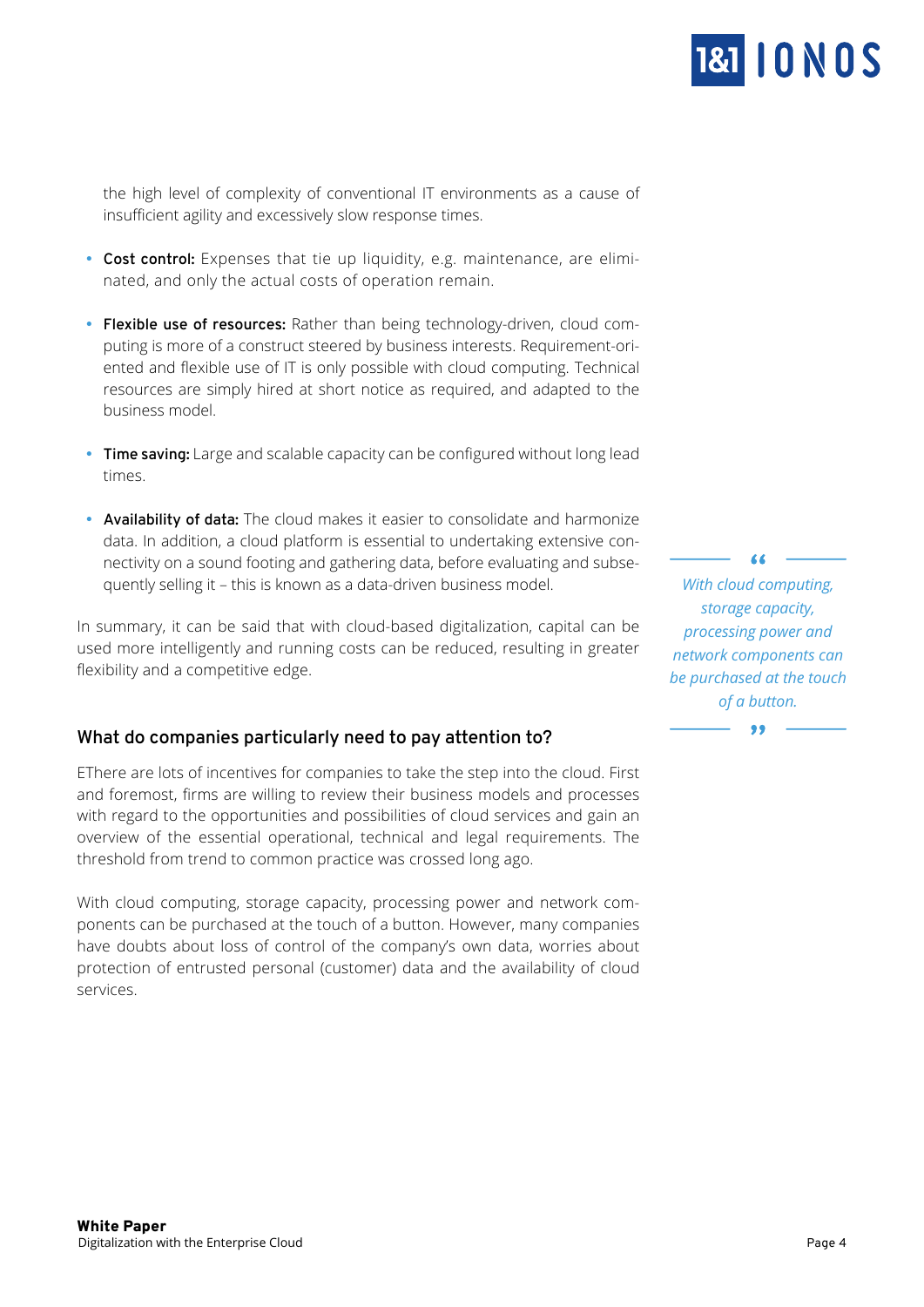

Therefore, the following should be taken into account when using IaaS cloud computing:

• **Data protection:** When using cloud computing, it is important that the data-processing and data-storage rules applicable to the company are also replicated in the cloud in line with all contractual and statutory provisions. This means that security standards in force are the same as those for a physical infrastructure. The cloud-computing provider should also be subject to the same legal rules. For German companies, this means ensuring that the cloud-computing provider can also fully comply with the rules of the German Federal Data Protection Act and that these are not diluted by the 'Privacy Shield'. (What is the 'Privacy Shield' ?). An essential precondition here is that the data centers and the cloud provider itself should be based in Germany and therefore be subject to German jurisdiction.



- **Data security:** Along with data protection, technical protection of cloud use against system failure and force majeure is obviously another key aspect in digitalization. Cloud providers should allow dedicated connections by means of cross-connect systems, permit failover scenarios for high-availability environments and grant access to duplicated systems in different availability zones. Finally, the participating data centers should have relevant ISO certifications.
- **Compliance:** Compliance is the term for adherence to laws and guidelines relating to procedures in companies. Noncompliance with these rules can lead to penalties for the company or its management. ITIL-compliant cloud service providers simplify alignment of the system and business processes with digitalization.

In this context, companies can embrace digitalization much more intensively and with much less risk while maintaining an easily manageable data protection situation.

Despite some reservations, it should be stated that reputable cloud service providers are IT professionals, and they use and deliver suitable technologies for operation and protection of their infrastructures, applications and connections.

*For German companies, this means ensuring that the cloud computing provider can also fully comply with the rules of the German Federal Data Protection Act.*

66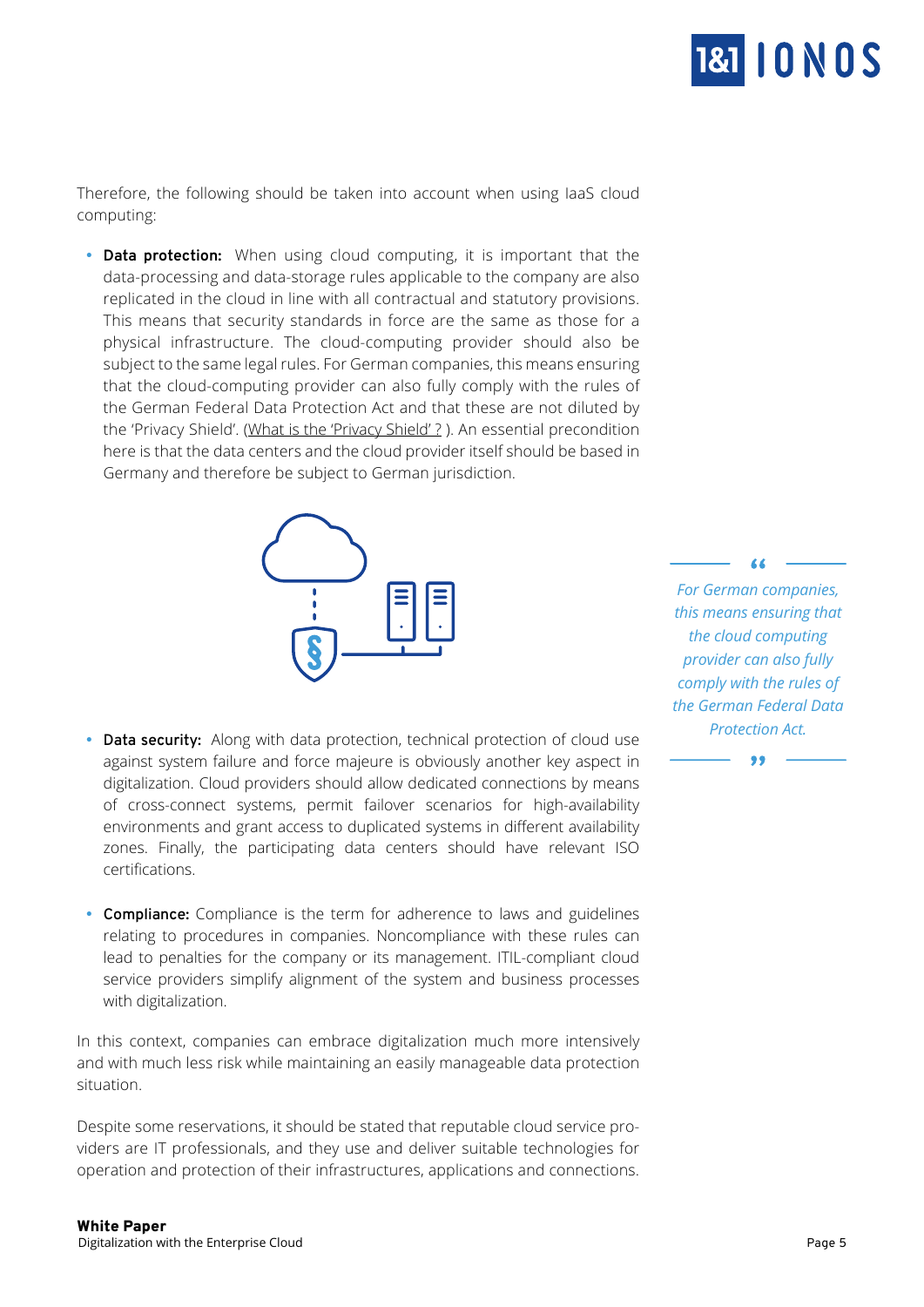

<span id="page-5-0"></span>**Typical areas of use of cloud computing** in digitalizing companies are initially infrastructure services, known as infrastructure as a service (IaaS). Cloud-computing providers should make users' requirements their own and ensure backup routines, document processes properly, make access to and actions performed on customer systems clearly transparent by means of audit logs and make it possible to restore lost data. To this end, service-level agreements (SLAs) ensure readiness for operation, including access to individual virtual IT resources such as storage, servers and network components via the Internet.

It is necessary to establish which services must be performed by in-house IT, how and when, and which ones can be performed by cloud-service providers in a commercially viable way. This is done dynamically; the requirements must be determined anew on a regular basis.

In the process of digital transformation, it is necessary to stipulate how the company's IT is to be structured. Cloud computing requires paying a certain amount of attention to routine activities such as procurement, operation and maintenance.

This includes:

- Extensive automation of IT processes,
- Requirement-oriented external purchasing of IT resources,
- Focusing IT services solely on business,
- Outsourcing part of the guarantee of data security,
- Managing accelerated data growth

As a result, trends and developments in the IT world can be adopted in a targeted way and evaluated and used for the company. Overall, therefore, all requirements for contemporary IT point toward cloud computing.

## **What can be digitalized?**

A surprisingly large amount. A recent study by IDC shows that 'cloud disruption' is already in full swing in German companies. Some 70 percent of IT departments are testing cloud services or already using them in day-to-day business.

*Overall, therefore, all requirements for contemporary IT point toward cloud computing.*

 $\overline{\mathbf{y}}$ 

 $\overline{a}$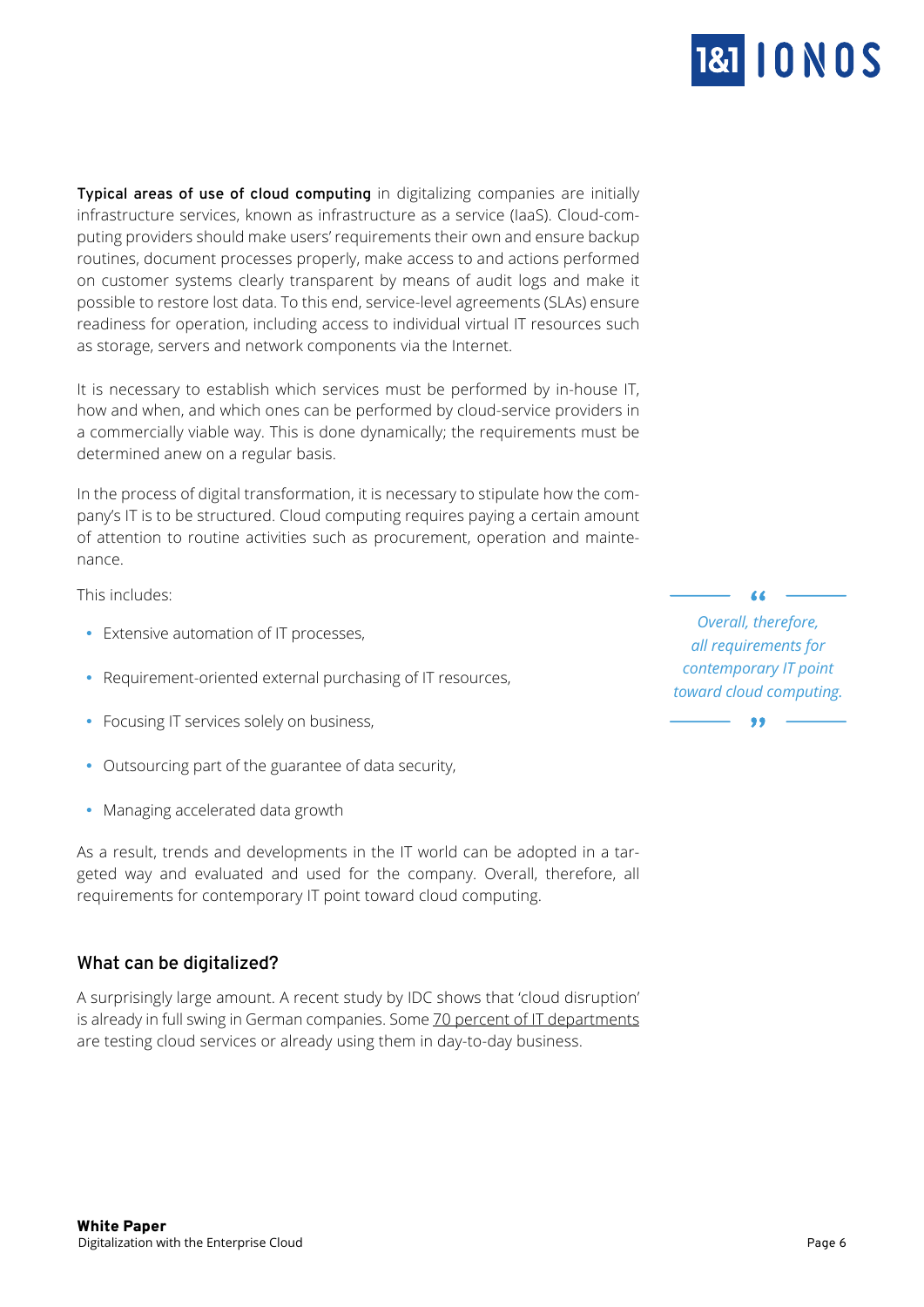

Initial application scenarios for use of the cloud do not have to be complex. Four examples illustrate typical use cases:



#### **1. Expansion of processing or storage capacity:**

The in-house data center remains in operation for the time being, but resorts to IaaS infrastructures for capacity expansion as required. Whenever necessary, there is automatic access to the service provider's cloud infrastructure in order to obtain more processing or storage capacity, for instance.



#### **2. Backups:**

The cloud's IaaS infrastructure can be used very effectively for automatic restoration of applications and data. Disaster recovery of this kind can be covered via backups in the service provider's cloud infrastructure.



#### **3. E-commerce:**

Hosted websites and e-commerce portals are transferred to the cloud in order to benefit from direct, requirementoriented and uninterrupted performance adjustment, if at all possible in ongoing operation by means of (live) vertical scaling.



#### **4. IoT:**

Machines and assemblies that are connected in the context of digitalization can be managed from a backend system in the cloud. The high level of availability of cloud systems and their geographical distribution allow the necessary availability.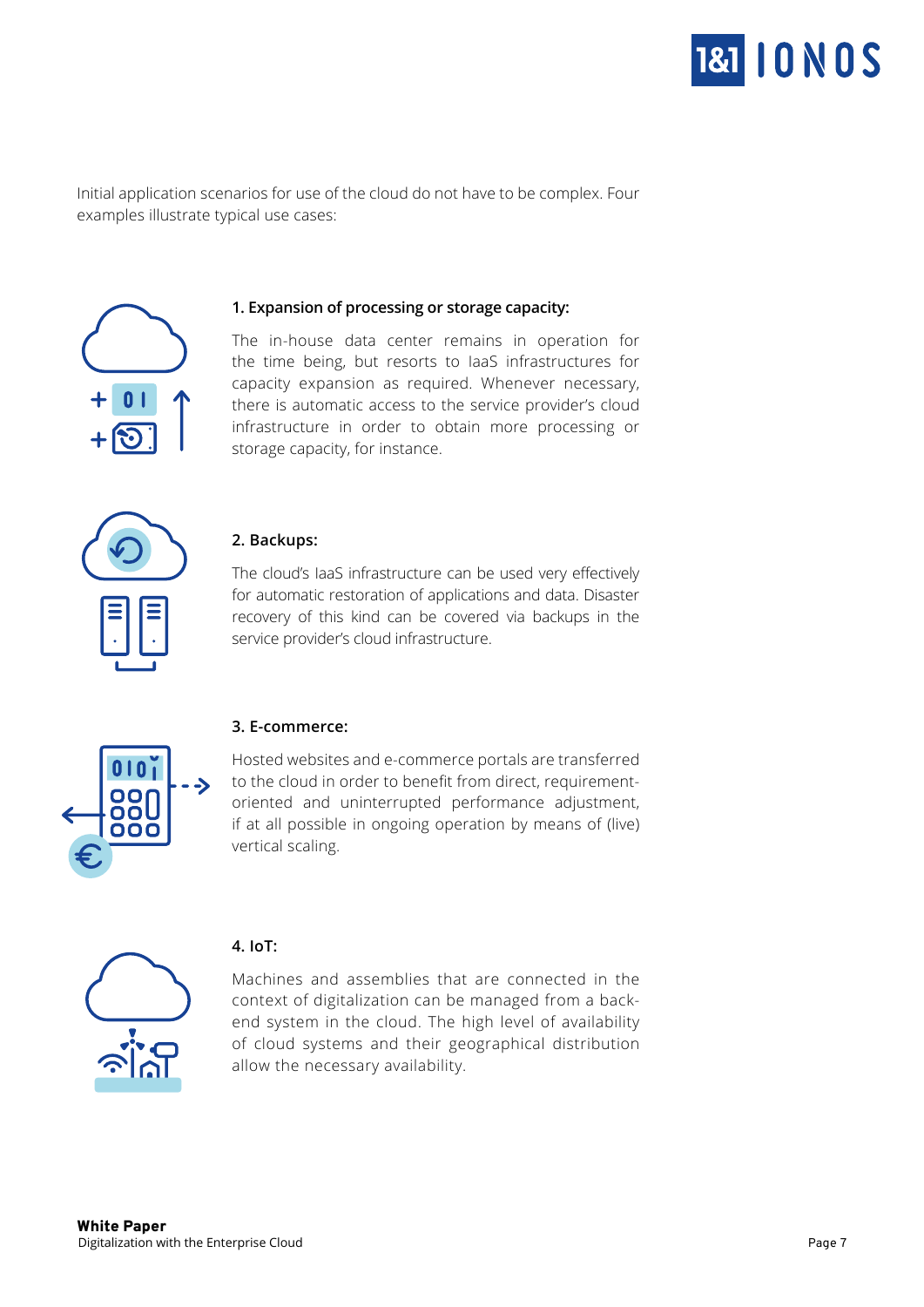

# <span id="page-7-0"></span>**Checklist: What must be taken into account in digitalization?**

Digital transformation is a decision-making and planning process. It is necessary to take fundamental decisions, involve all stakeholders in the company (keywords: change management, documentation and training), draw up a plan for implementation, clarify roles and responsibilities, provide resources and finally plan implementation. A checklist can help:

#### **Status quo**

- $\Box$  Agility: Do your employees work in agile development environments or even in a DevOps manner?
- $\Box$  Scalability: Can you react to different business developments quickly?
- $\Box$  Connectivity: Are your technical systems powerful and redundantly connected?
- $\Box$  Security: Do your systems meet data-protection requirements? Essential conditions: How diverse is your IT landscape?

## **Requirements**

- Competitive comparison: How far have your competitors gone in terms of digitalization?
- $\Box$  Benchmark: What benchmarks do you aim to achieve by being 'digitalized'?
- $\Box$  Cost savings: What cost savings are you hoping for?
- $\Box$  Resource savings: How many workloads do you need to outsource? What processes do you need to optimize?

## **Digitalization requirement**

- $\Box$  Main objective: What is your digitalization objective?
- $\Box$  Dependencies: What dependencies exist in the traditionally structured company? What stages of digitalization depend on the availability of resources whenever feasible??
- $\Box$  Testing: What requirements are there??
- $\Box$  Planning: Are you planning digitalization in individual steps? Which parts of

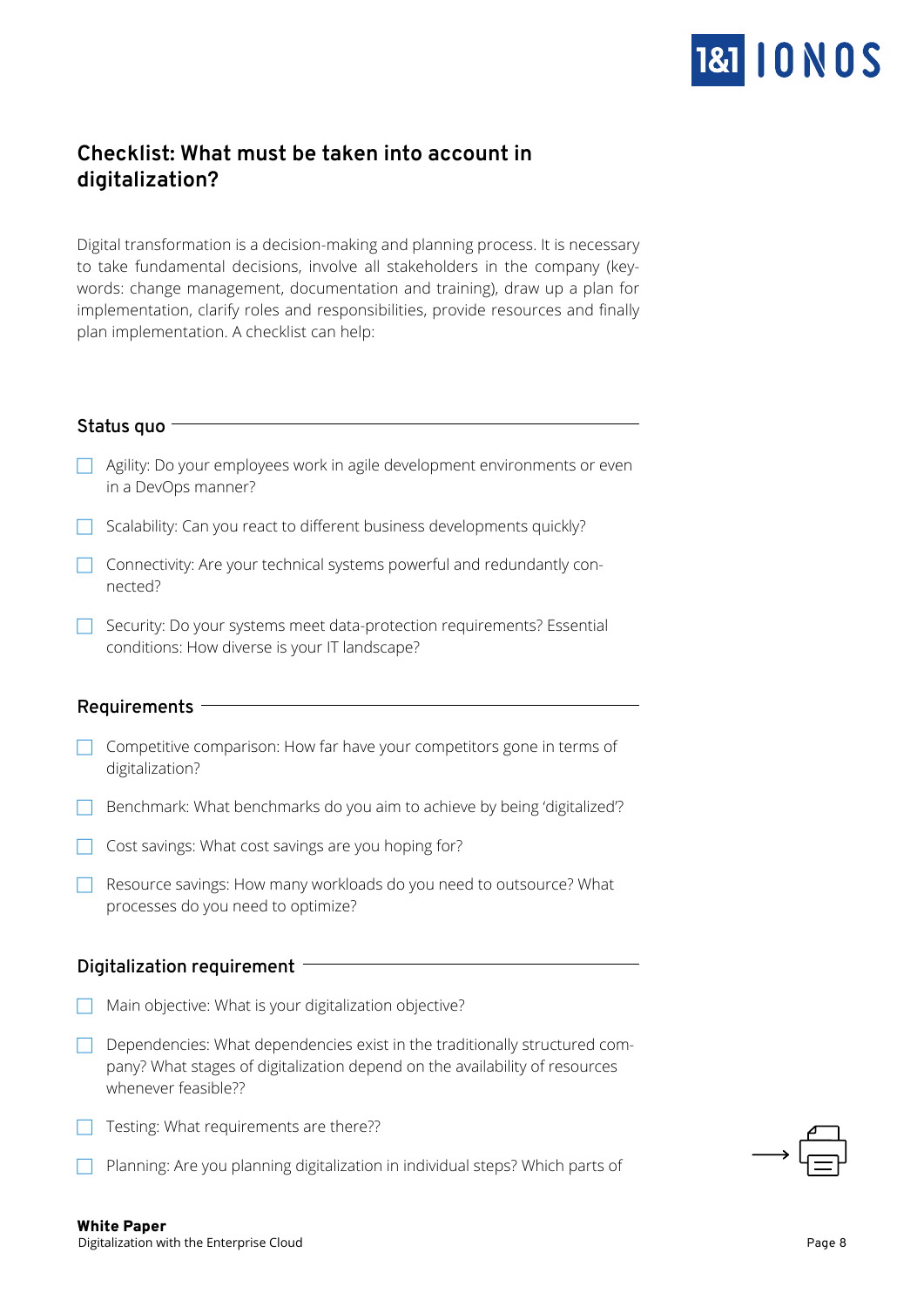

your IT can you migrate and when? How long do you need to maintain parallel systems? Do you need a service provider for this?

#### **Change Management**

- $\Box$  Business management: Digitalization should be driven forward by the management team.
- $\Box$  Budget: What budgets will you be providing initially?
- $\Box$  Technology: Who supports the IT and production-related aspects of digitalization?
- $\Box$  Persuasion: How are you getting all stakeholders in the company on board?
- $\Box$  Change management: How are you managing the transition process? What structural adjustments are required in the company?
- $\Box$  Documentation: How are you recording how the progress of change is measured and whether it is advancing on target?
- $\Box$  Training: What training sessions and courses are required for employees? Is there a need for new employees with relevant skills??

#### **Essential human resources**

- $\Box$  Consultants
- Software developers
- $\Box$  (Interim) experts
- $\overline{\phantom{a}}$  Trainers/certifiers
- $\Box$  Full-service providers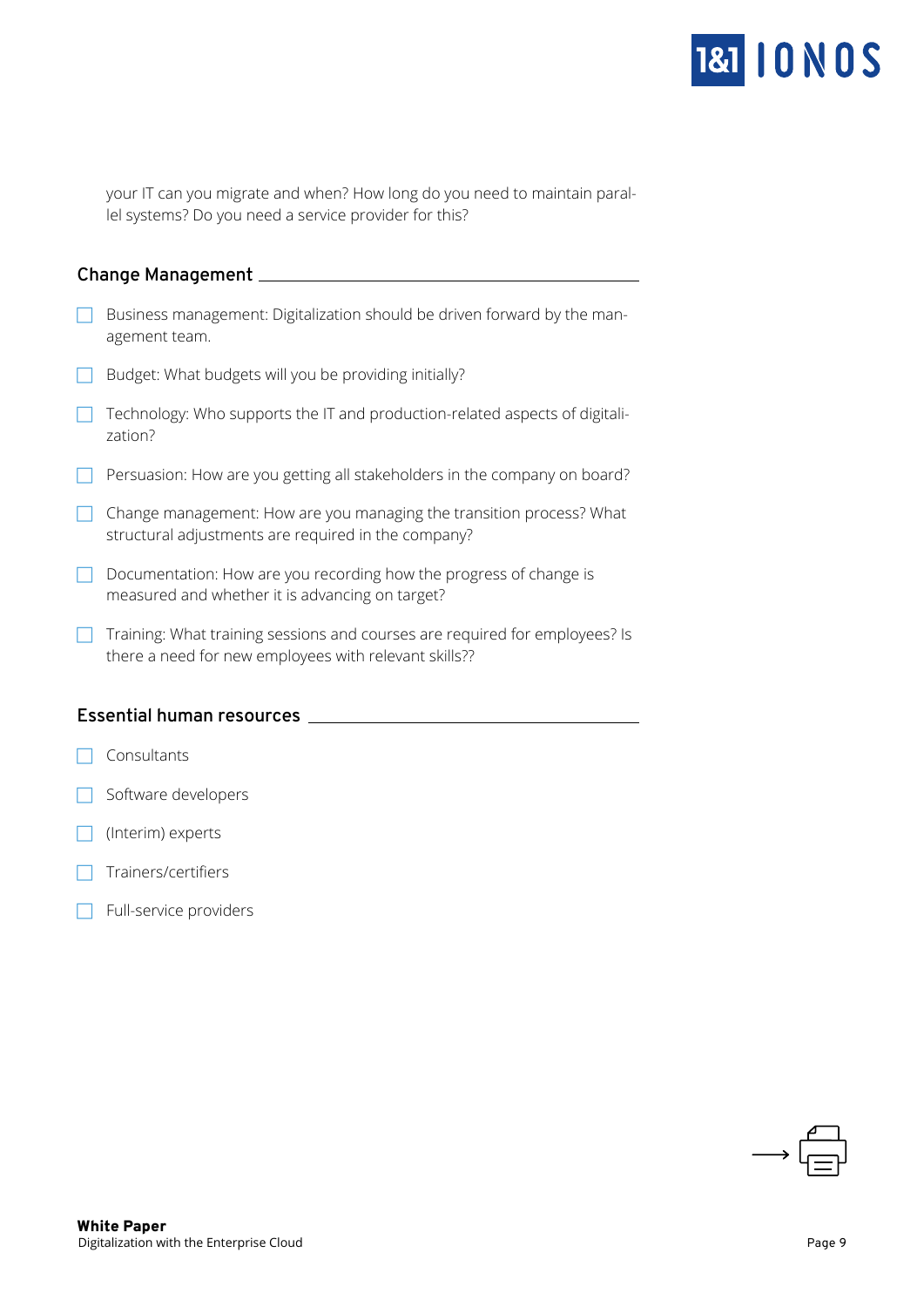

# <span id="page-9-0"></span>**Digitalization alone or with a partner?**

Automation and, consequently, IT service management are becoming increasingly important for IT specialists in a company. These days, IT organizations need to constantly integrate new technologies in the in-house IT infrastructure, resulting in greater complexity of operations. At the same time, IT managers are required to manage IT economically on the basis of hard performance indicators. As a result, the long-term objective of IT management must be to perform IT services on a largely automated basis so that they can be performed with reproducible, consistent quality and as quickly as possible.

IT employees therefore have to perform a balancing act, as they are normally already busy with operating the IT infrastructure, but are also expected to ensure that the company's technology is fit for the future. This means that there is not enough time for strategic planning and optimization of the existing IT infrastructure and IT organization. Even if the planning has been done, there is then a lack of resources for tactical implementation of the strategy.



Here, partners can find solutions, set up infrastructures and operate them in a targeted way on the company's behalf on the basis of a cloud infrastructure. Providers can deliver standardized availability on a standardized (cloud) platform while saving costs – with sourcing and platform-development strategies and the right support concept. Technology providers as modern-style outsourcers deliver procedures for quality assurance, tools and methods for operations management of various service providers as well as proven service agreements. Companies receive the all-round care-free package along with attractive discounts.

Partners of a cloud provider take on the identification, analysis, specification and validation of all requirements for IT systems that are relevant to the entire digitalization lifecycle, thus creating the requisite transparency. In connection with this, they develop architecture designs and technical concepts, draw up requirement specifications for the comparative search for suitable service providers and help companies to select the right cloud provider for implementation on the basis of a jointly defined compliance matrix.

Here, the partners' services are based on a foundation of strategy, concept and optimum technology selection.

*Partners of a cloud provider take on the identification, analysis, specification and validation of all requirements for IT systems that are relevant to the entire digitalization lifecycle.* 

7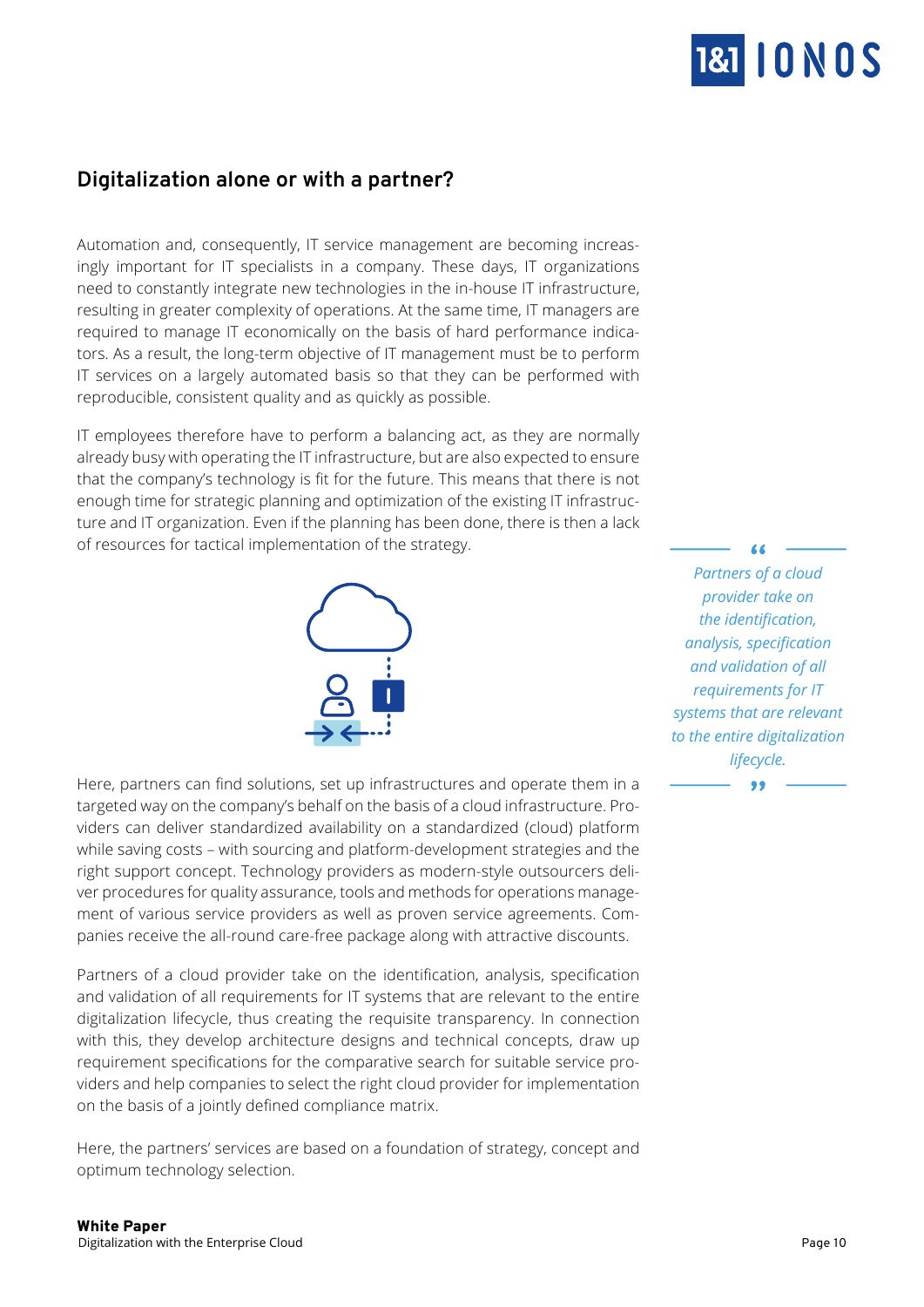

*The user has the opportunity to design, configure and provision its IT infrastructure entirely intuitively itself.*

# <span id="page-10-0"></span>**The first step into the cloud**

Essentially, a strong, reliable cloud provider delivers a stable basis for digital transformation and creates a sound foundation for the IT workloads – whether independently or via a technology partner that provides assistance and is available at any time. In addition to the known global providers, there are also specialized German providers with granular scalability that possess relevant advantages. For instance, the Enterprise Cloud by 1&1 IONOS impresses with its unique and patented concept of the Data Center Designer (DCD), and provides functions that the user knows from a real data center. The user has the opportunity to design, configure and provision its IT infrastructure entirely intuitively itself.



Figure 1: The Enterprise Cloud is the ideal platform for your digital transformation.

## **Summary of advantages of the Enterprise Cloud**

#### **The cloud for everyone:**

- Infrastructures and resources can be mapped very easily on the graphical user interface.
- The visual and intuitive drag-and-drop concept enables quick and easy set-up, management and configuration of IT infrastructures and resources.
- $\rightarrow$  An online calculator creates transparency regarding the cost breakdown of the selected resources.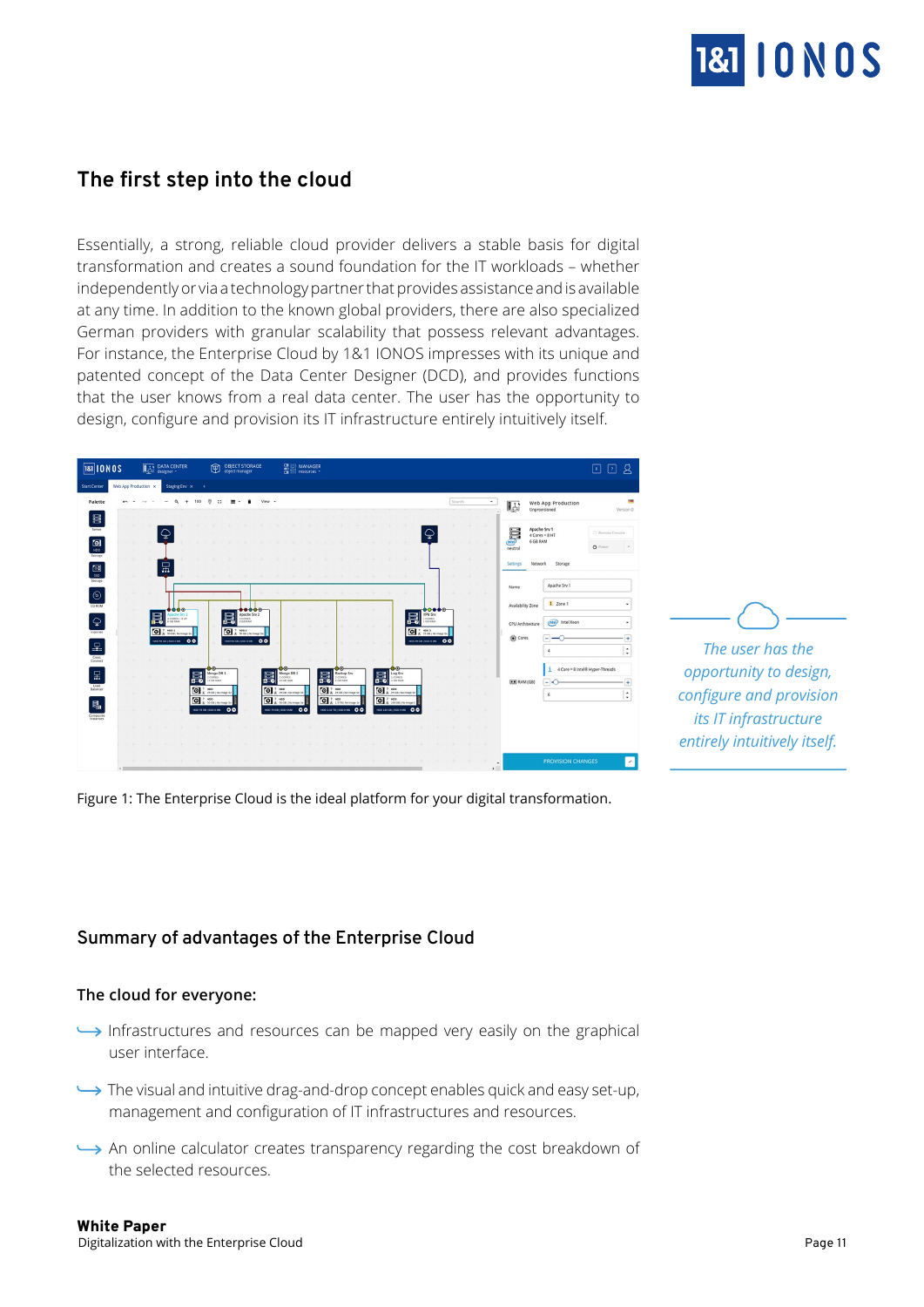

#### <span id="page-11-0"></span>**Impressive results in the price/performance comparison:**

- A simple pricing model based on four parameters: CPU cores, RAM, storage and traffic.
- $\rightarrow$  Cancellation possible at any time, and billing on a per-minute basis. You only pay for what you actually need.
- $\rightarrow$  On average, the Enterprise Cloud is twice as fast and only half as expensive as its competitors.

#### **Cloud made in Germany:**

 As a German company, 1&1 IONOS is fully subject to German data-protection requirements and provides certified German data centers.

#### **Technically sophisticated:**

- $\rightarrow$  Via the Enterprise Cloud API, numerous SDKs and tools, the resources can also be managed without using a GUI.
- Scripts for system administrators can be created easily with the command line interface (CLI).
- $\rightarrow$  Automated provision and management of infrastructures via container services (Docker, Rancher, etc.) and DevOps tools (Ansible, Puppet, etc.).
- Management of public keys that can be used in the initial deployment of LINUX systems.
- $\rightarrow$  Private cross-connect functions give customers the opportunity to connect virtual data centers with each other within clusters.
- $\rightarrow$  Free choice of operating system, which only needs to be compatible with the standard X86 architecture from Intel and AMD..

#### **Simple modular system ensures flexibility:**

- Freely configurable environments with no prefabricated instance packages.
- $\rightarrow$  A complete infrastructure can be individually designed, displayed and evaluated in terms of cost in just a few minutes.
- Maximum transparency on a technical and business-management level adapted to the respective business model.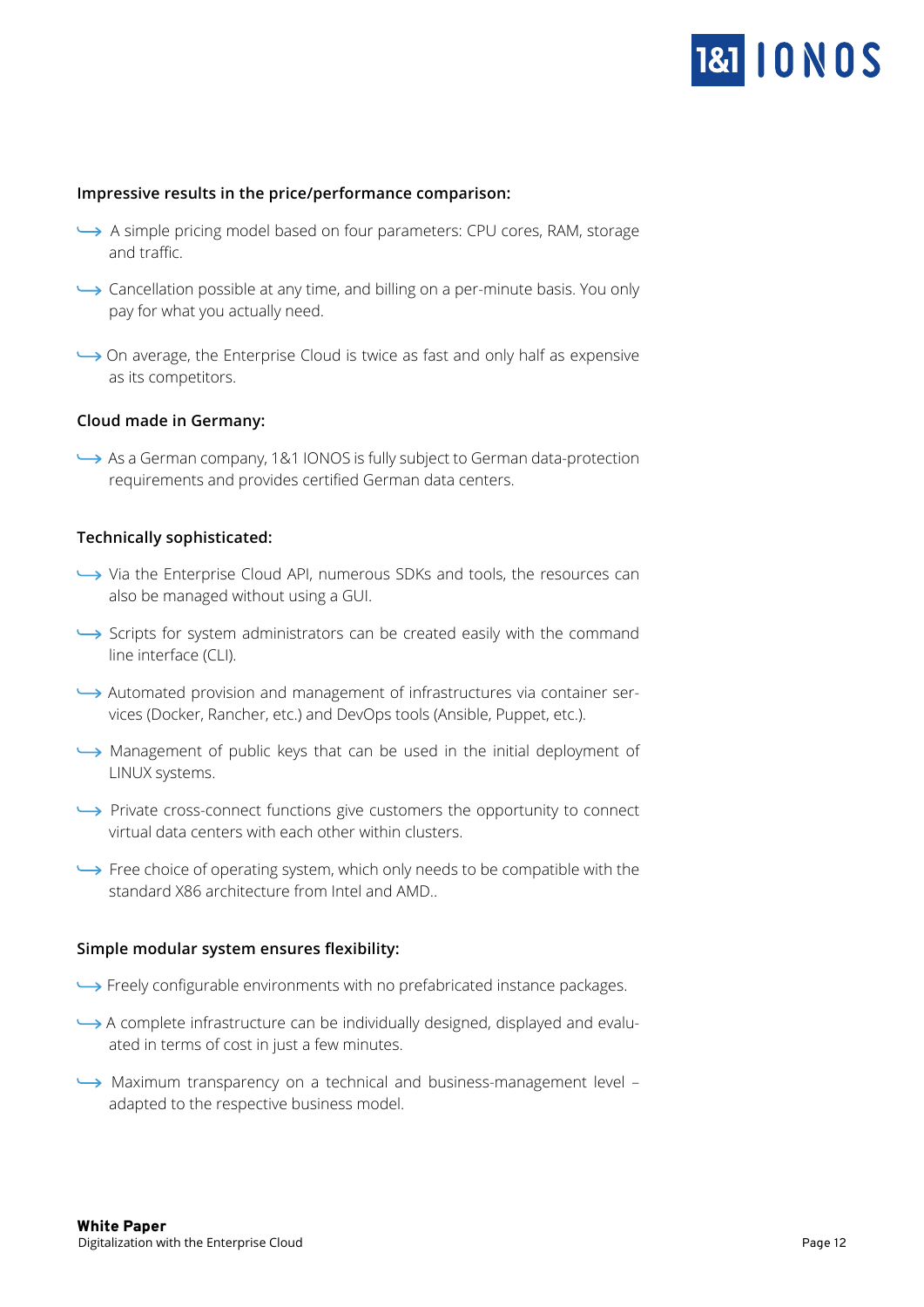

## <span id="page-12-0"></span>**Reliability from the Enterprise Cloud**

1&1 IONOS ensures that only technologies that give the user the highest possible level of availability and outstanding resilience are used.

- If a server fails, the data is always secure, as storage devices are hosted physically separate from servers and all data stored on them is mirrored on a duplicated system in real time.
- The network connection of all servers at the Enterprise Cloud by 1&1 IONOS is redundant. Virtual servers can also be assigned to high-availability zones within a data center on request.

## **Enterprise Cloud servers**

Virtual servers can be created and taken into operation via the graphical user interface of the DCD or via the cloud API on a REST basis. The servers set up in this way are provisioned and hosted in our data centers as virtual servers on physical servers. There are no operating-system restrictions (vendor lock-in). For each server, either an image provided by 1&1 IONOS or an image provided by the customer can be used in the DCD. The customer can take into operation any number of virtual servers, each with up to 62 cores and 240 GB of RAM.

#### **Enterprise Cloud network**

A network set up in our DCD behaves like a separate LAN. The traffic on this segment is isolated from all other network segments. Network segments can be routed publicly or privately.

All protocols based on TCP/IP can be used here. Private IP addresses can be obtained via DHCP or assigned manually by the user.

As standard, public IPv4 addresses are assigned automatically by the system via DHCP. In addition to the IP addresses assigned dynamically by us, any number of fixed IPv4 addresses can be reserved and assigned to a network interface (NIC) on request. These IP addresses must then be configured within the server

*1&1 IONOS ensures that only technologies that give the user the highest possible level of availability and outstanding resilience are used.*

99

 $\overline{1}$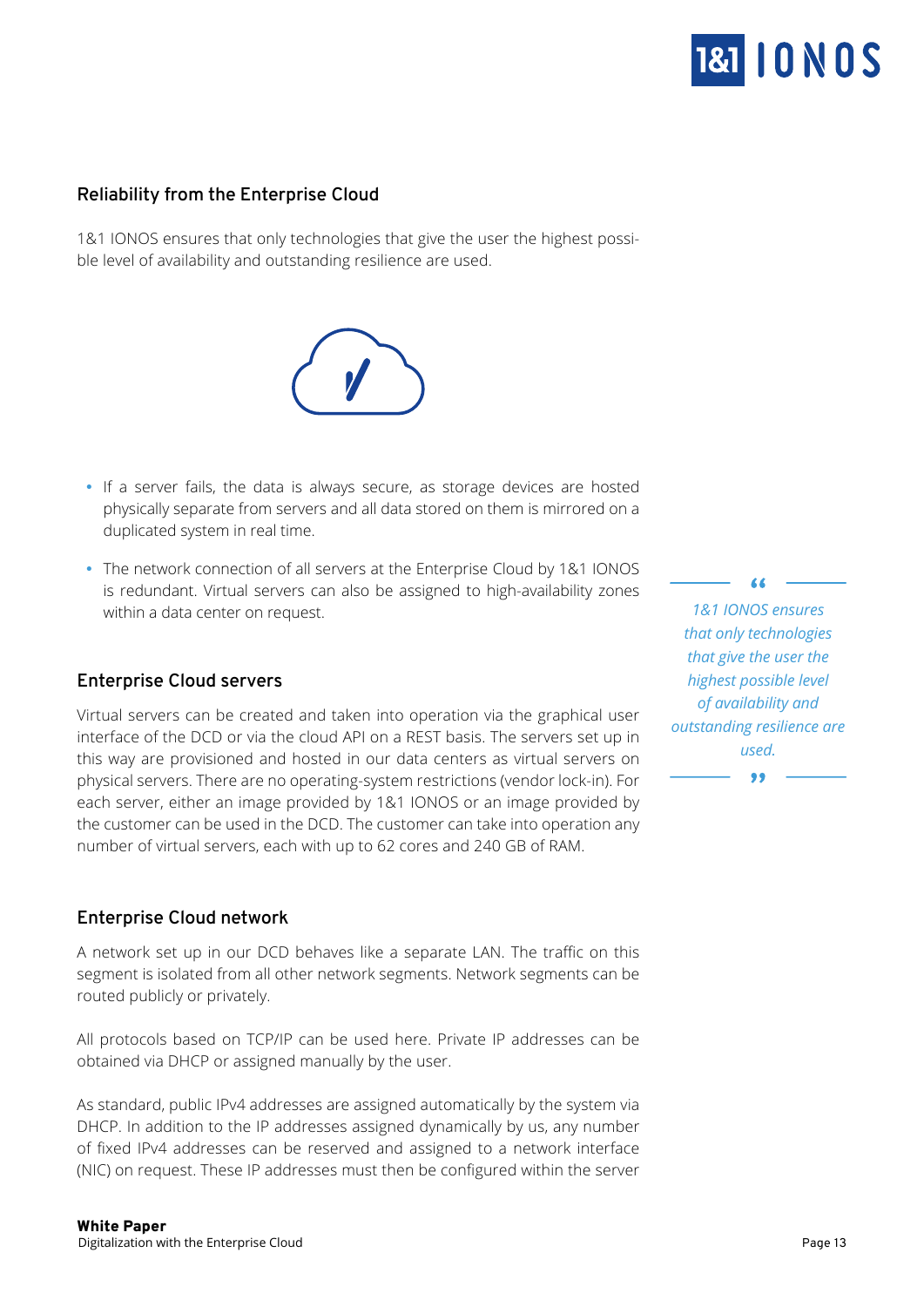

<span id="page-13-0"></span>operating system after assignment. To protect your network against unwanted access or attacks from the Internet, you can activate a firewall for each NIC.



Figure 2: A network topology in the Data Center Designer

## **Stable high speed from the Enterprise Cloud**

To ensure maximum efficiency and network speed, 1&1 IONOS uses state-ofthe-art high-performance transmission technologies. Instead of 10 Gbit Ethernet (10 GbE), we always use 4X QDR InfiniBand technology in our data centers. This supports maximum transfer rates of up to 4x10 Gbit/s with a switch latency of 200 ns. As a result, 1&1 IONOS provides 4x higher transfer rates and 10x lower latency times than comparable cloud hosters. At the same time, InfiniBand is less susceptible to failures than 10 Gbit Ethernet and allows fast scalability of the infrastructure with no loss of performance or efficiency.

*To ensure maximum efficiency and network speed, 1&1 IONOS uses state-of-the-art high-performance transmission technologies.*

#### **Individual support**

Genuine partnership – including in the protracted process of digitalization – demands support. Even before the customer relationship starts, right from the first non-binding test, 1&1 IONOS provides support through personal contacts in Account Management as well as Professional Services consultants who devise technical migration concepts in conjunction with the customer, conduct proofof-concept audits and help with initial set-up.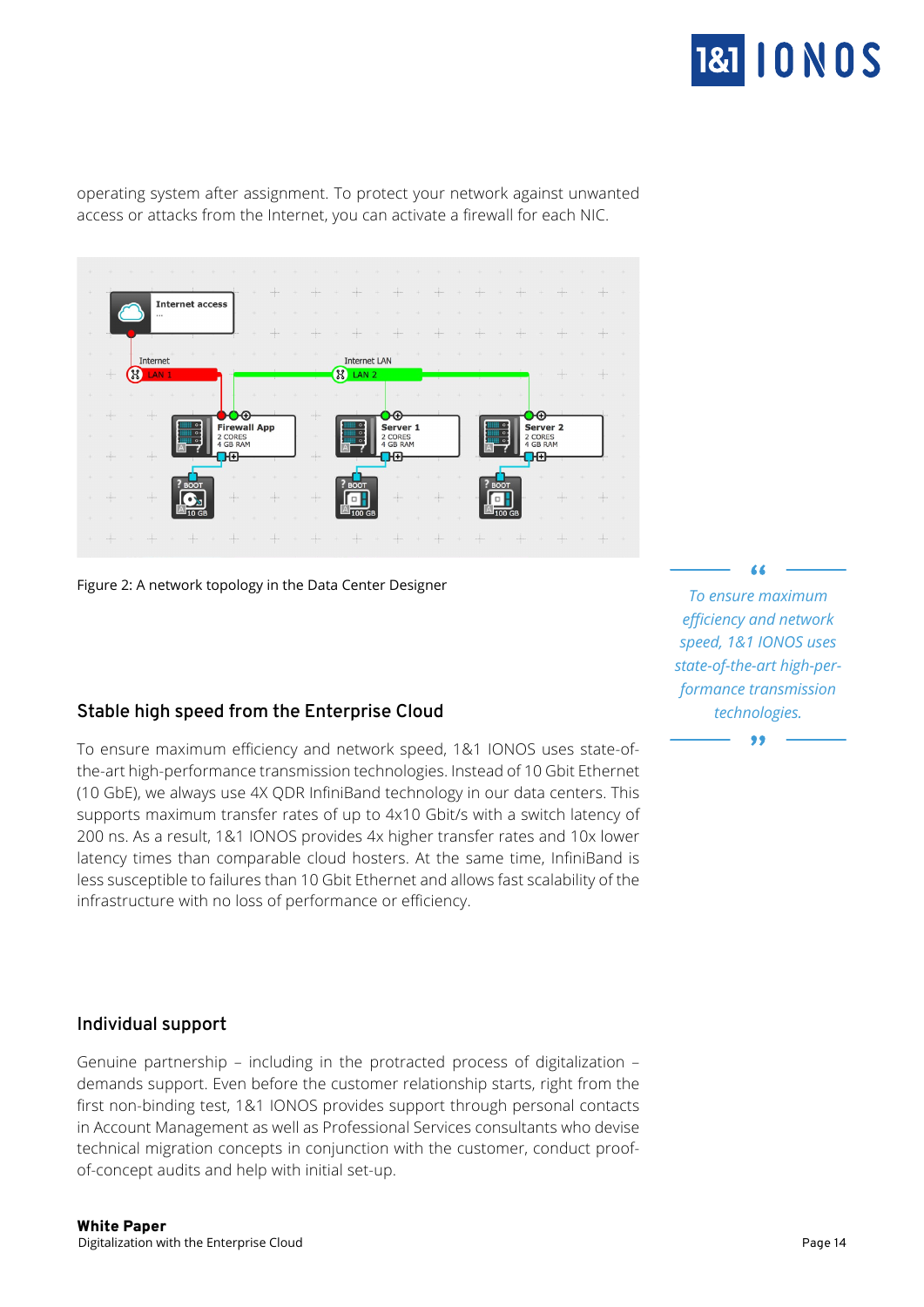

<span id="page-14-0"></span>In addition, trained system administrators are on hand 24/7, and are also happy to intervene and assist by telephone.

#### **Partnernetzwerk**

Furthermore, 1&1 IONOS has an extensive network of prestigious partners that offer sector expertise as well as ideal solutions for every case.



Figure 3: Partner network of 1&1 IONOS Cloud GmbH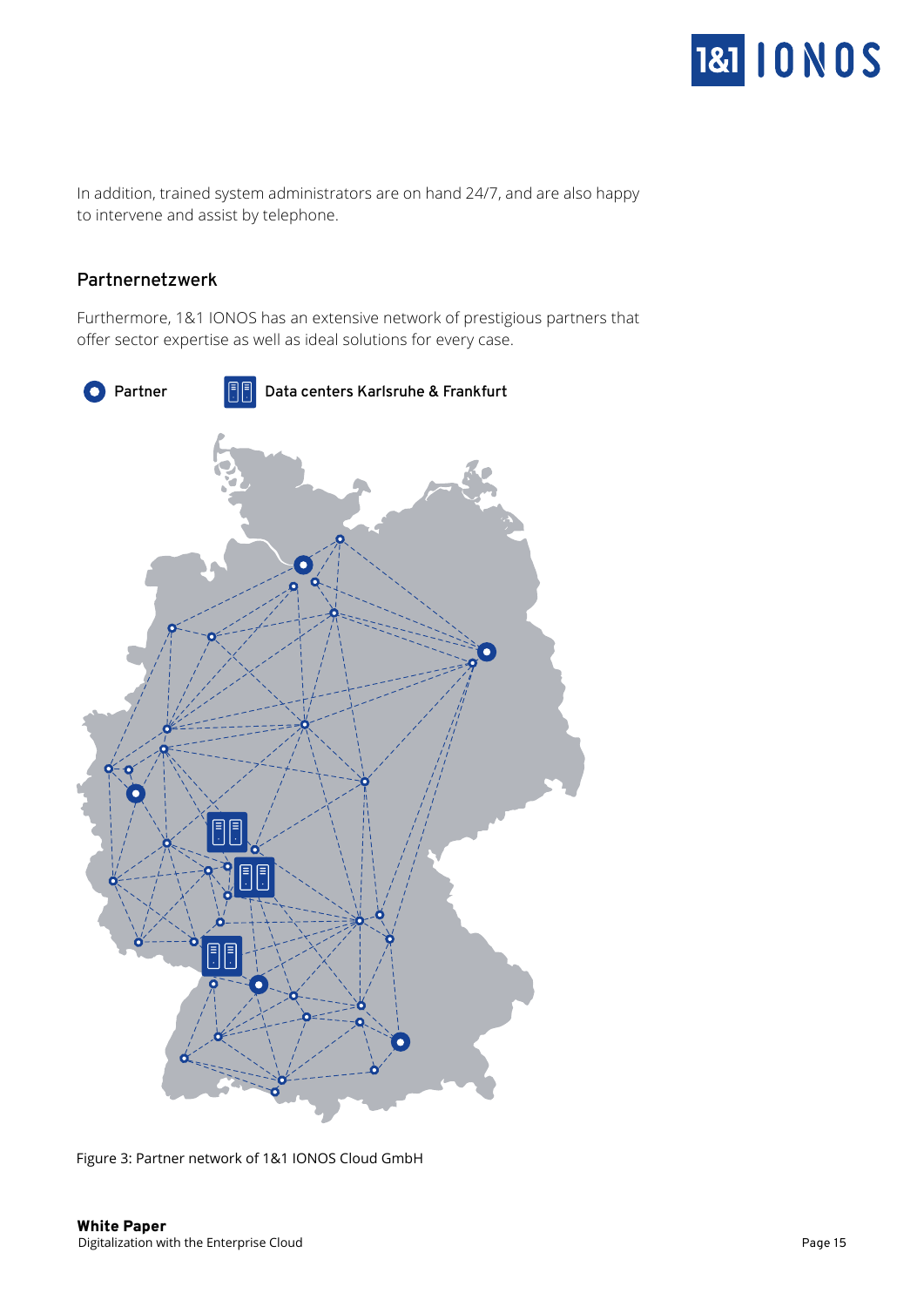

# <span id="page-15-0"></span>**Summary**

Cloud computing pushes back the boundaries of corporate IT. Flexibility, cost optimization and risk reduction go hand in hand with the purchase of cloud services. In the context of digitalization, cloud computing simultaneously creates a new understanding of the role of corporate strategy and gives corporate IT an increasingly business-oriented focus. Enterprise growth is significantly boosted.

The white paper clearly shows that the first step into the cloud is easier than expected. Try it out. Talk to us and have a non-binding consultation.

Call us on +49 30 57700-840 or e-mail us at enterprise-cloud@ionos.com

# **About 1&1 IONOS**

With more than eight million customer contracts, 1&1 IONOS is the leading European provider of cloud infrastructure, cloud services, and hosting services. From VPS and bare-metal servers all the way to high-end IaaS solutions: 1&1 IONOS offers SMEs and large companies all the products they need to set up their hybrid or multi-cloud environment and is the only IaaS cloud computing provider that has its own code stack in Germany. 1&1 IONOS operates one of the world's largest and highest-quality IT infrastructures with over 90,000 servers. In the Cloud Vendor Universe from Crisp Research, 1&1 IONOS has repeatedly been named one of the leading providers of cloud platforms.

The Enterprise Cloud by 1&1 IONOS is the "Cloud – Made in Germany" with a data protection-compliant IaaS platform developed in-house for companies, system vendors/integrators, and managed service providers. It is flexibly scalable and provides free 24/7 support by qualified system administrators. During operation, the capacity of all components can be adapted to current requirements through live vertical upscaling.

1&1 IONOS was established in 2018 after the merger of 1&1 Internet and Berlinbased IaaS provider ProfitBricks and is part of the listed United Internet AG.